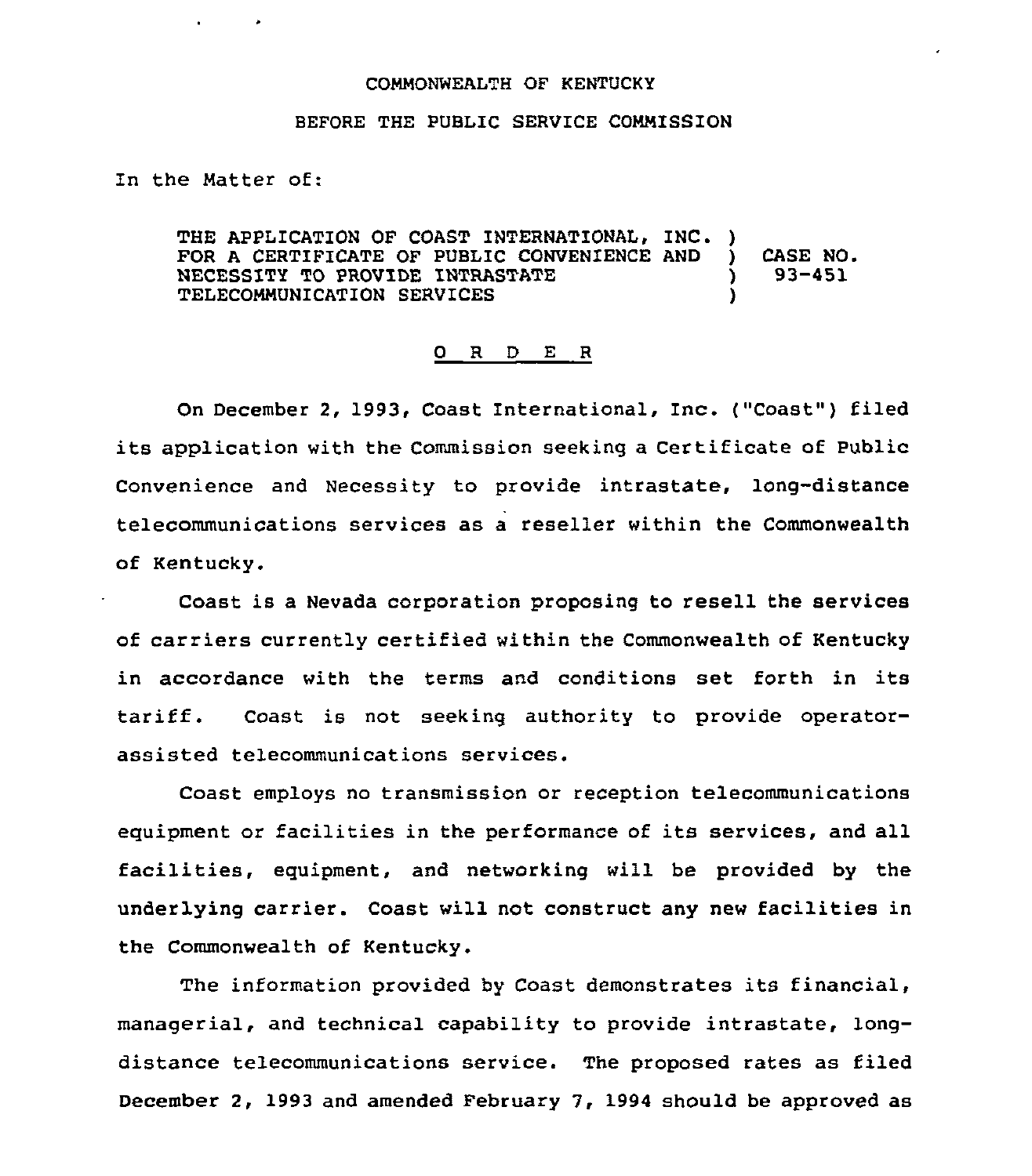the fair, just, and reasonable rates to be charged, with the following revisions:

 $\mathbf{r}$ 

 $\sim 100$ 

1) Refer to Original Page 11, Heading VII(3)(d). Omit the word "applicant."

2) Refer to Original Page 12, Heading VII(5)(a). Substitute the word "service" for "cancellation."

3) Refer to Original Page 13, Heading VII(6)(a). Substitute the number "ten (10)" for "five (5)."

The Commission, having considered the application, the information provided by Coast, and being otherwise sufficiently advised, HEREBY ORDERS that:

1. Coast be and it hereby is granted authority to provide intrastate, long-distance telecommunications services within the Commonwealth of Kentucky on and after the date of this Order.

2. Coast shall comply with the provisions of the Orders in Administrative Case No. 323.<sup>1</sup>

 $3.$ Coast's authority to provide service in this Commonwealth is strictly limited to those services described in this Order and Coast's application.

4. The rates and charges proposed by Coast are hereby approved, as filed on December 2, 1993 and revised on February 7, 1994, with the exception as stated above.

 $\mathbf{1}$ Administrative Case No. 323, An Inquiry Into IntraLATA Toll Competition, An Appropriate Compensation Scheme for Completion of IntraLATA Calls by Interexchange Carriers, and WATS Jurisdictionality, Phase I, Order dated May 6, 1991.